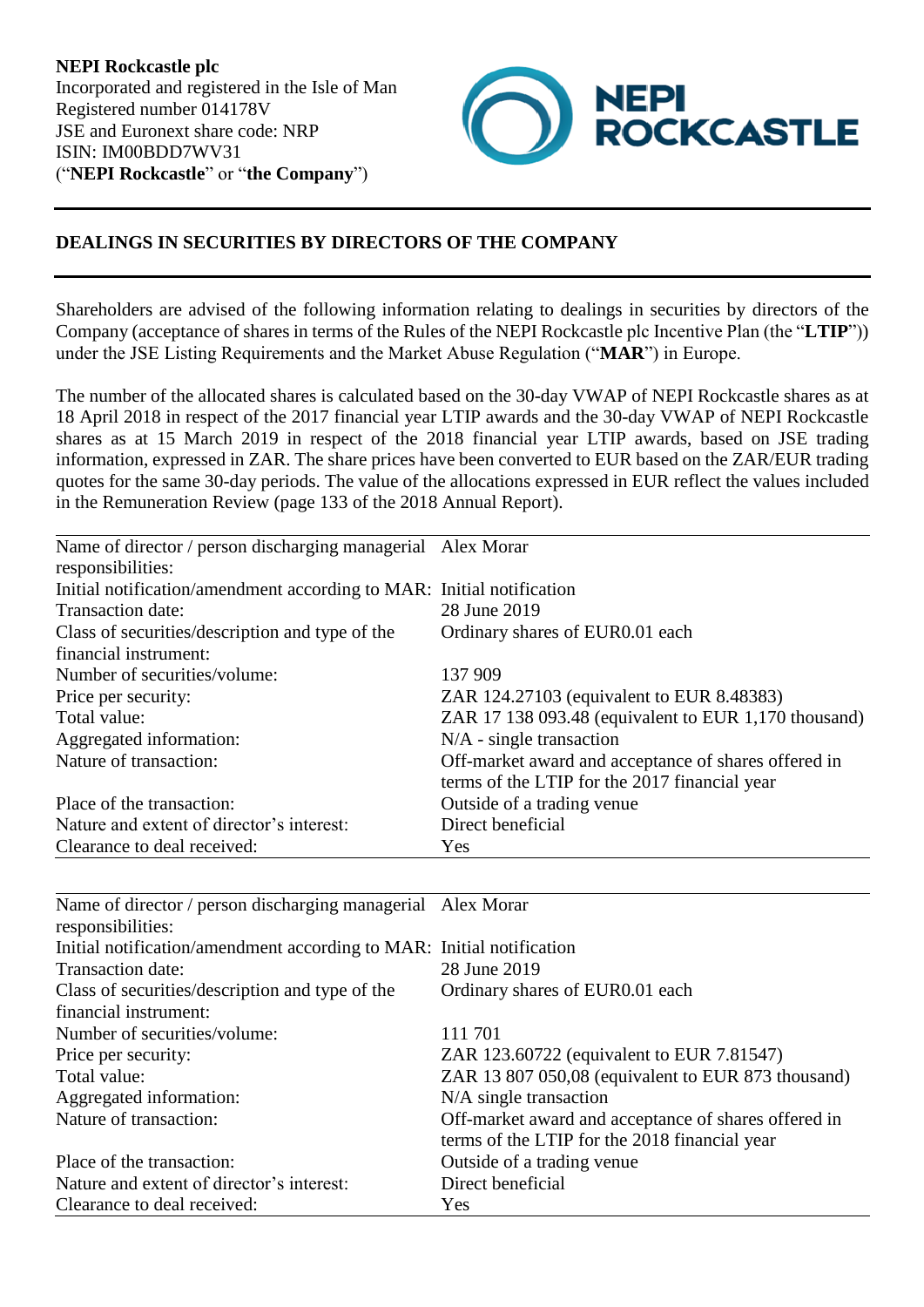| Name of director / person discharging managerial Mirela Covasa        |                                                      |
|-----------------------------------------------------------------------|------------------------------------------------------|
| responsibilities:                                                     |                                                      |
| Initial notification/amendment according to MAR: Initial notification |                                                      |
| Transaction date:                                                     | 28 June 2019                                         |
| Class of securities/description and type of the                       | Ordinary shares of EUR0.01 each                      |
| financial instrument:                                                 |                                                      |
| Number of securities/volume:                                          | 105 495                                              |
| Price per security:                                                   | ZAR 124.27103 (equivalent to EUR 8.48383)            |
| Total value:                                                          | ZAR 13 109 972.31 (equivalent to EUR 895 thousand)   |
| Aggregated information:                                               | $N/A$ - single transaction                           |
| Nature of transaction:                                                | Off-market award and acceptance of shares offered in |
|                                                                       | terms of the LTIP for the 2017 financial year        |
| Place of the transaction:                                             | Outside of a trading venue                           |
| Nature and extent of director's interest:                             | Direct beneficial                                    |
| Clearance to deal received:                                           | Yes                                                  |

| Name of director / person discharging managerial Mirela Covasa        |                                                      |
|-----------------------------------------------------------------------|------------------------------------------------------|
| responsibilities:                                                     |                                                      |
| Initial notification/amendment according to MAR: Initial notification |                                                      |
| Transaction date:                                                     | 28 June 2019                                         |
| Class of securities/description and type of the                       | Ordinary shares of EUR0.01 each                      |
| financial instrument:                                                 |                                                      |
| Number of securities/volume:                                          | 89 310                                               |
| Price per security:                                                   | ZAR 123.60722 (equivalent to EUR 7.81547)            |
| Total value:                                                          | ZAR 11 039 360.82 (equivalent to EUR 698 thousand)   |
| Aggregated information:                                               | $N/A$ - single transaction                           |
| Nature of transaction:                                                | Off-market award and acceptance of shares offered in |
|                                                                       | terms of the LTIP for the 2018 financial year        |
| Place of the transaction:                                             | Outside of a trading venue                           |
| Nature and extent of director's interest:                             | Direct beneficial                                    |
| Clearance to deal received:                                           | Yes                                                  |

| Name of director / person discharging managerial Marek Noetzel        |                                                      |
|-----------------------------------------------------------------------|------------------------------------------------------|
| responsibilities:                                                     |                                                      |
| Initial notification/amendment according to MAR: Initial notification |                                                      |
| Transaction date:                                                     | 28 June 2019                                         |
| Class of securities/description and type of the                       | Ordinary shares of EUR0.01 each                      |
| financial instrument:                                                 |                                                      |
| Number of securities/volume:                                          | 36 187                                               |
| Price per security:                                                   | ZAR 124.27103 (equivalent to EUR 8.48383)            |
| Total value:                                                          | ZAR 4 496 995.76 (equivalent to EUR 307 thousand)    |
| Aggregated information:                                               | $N/A$ - single transaction                           |
| Nature of transaction:                                                | Off-market award and acceptance of shares offered in |
|                                                                       | terms of the LTIP for the 2017 financial year        |
| Place of the transaction:                                             | Outside of a trading venue                           |
| Nature and extent of director's interest:                             | Direct beneficial                                    |
| Clearance to deal received:                                           | Yes                                                  |